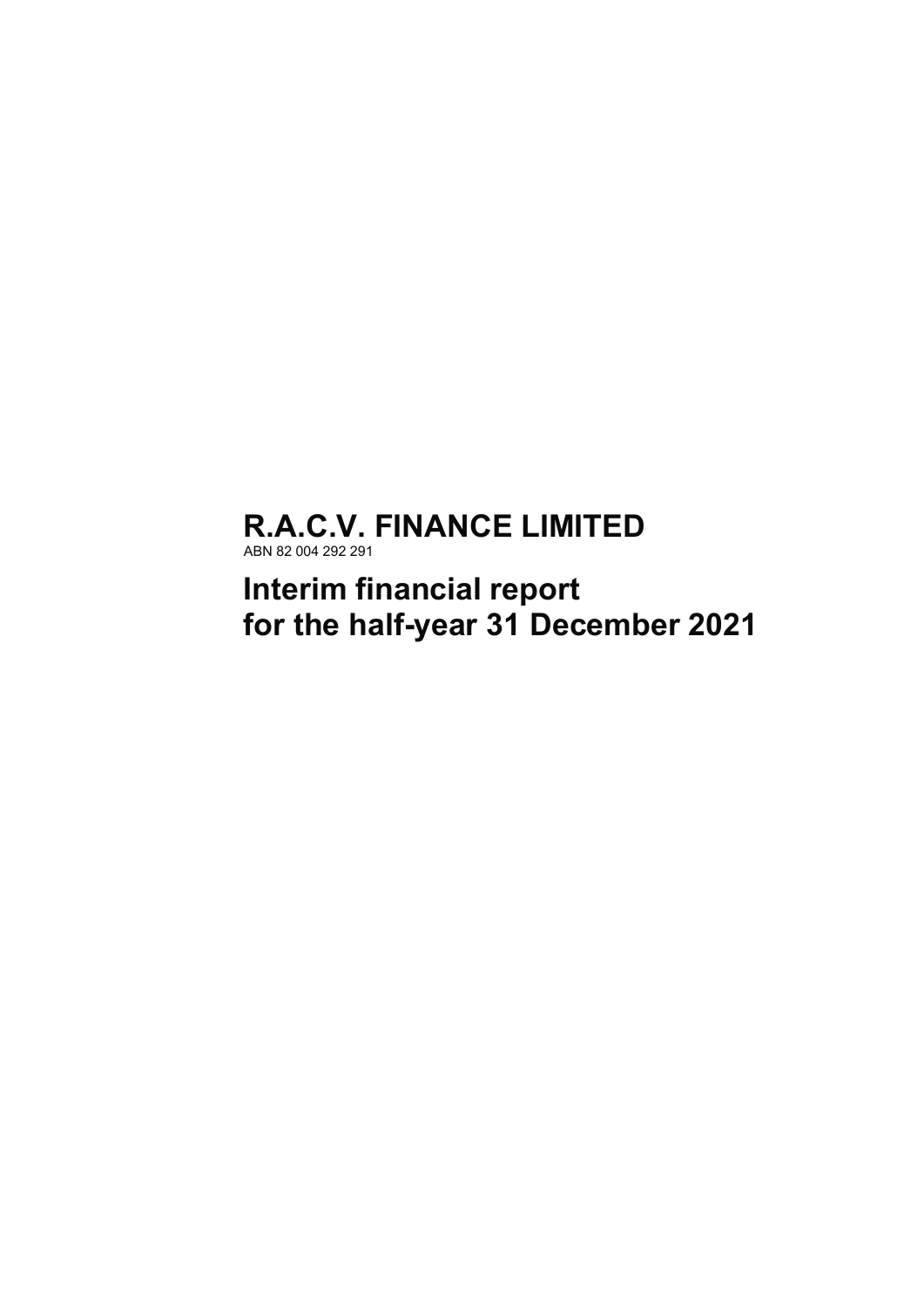# **Contents**

|                                             | Page |
|---------------------------------------------|------|
| Directors' report                           |      |
| Interim financial report - 31 December 2021 |      |
| Statement of Comprehensive Income           | 5    |
| <b>Balance Sheet</b>                        | 6    |
| <b>Statement of Cash Flows</b>              |      |
| Statement of Changes in Equity              | 8    |
| Notes to the Financial Statements           | 9    |
| Directors' declaration                      | 13   |
| Independent auditor's report                | 14   |

This interim financial report covers R.A.C.V. Finance Limited (ABN: 82 004 292 291) as an individual entity. R.A.C.V. Finance Limited is a company limited by shares, incorporated and domiciled in Australia. Its registered office and principal place of business is:

Level 7, 485 Bourke Street Melbourne, VIC, 3000

This interim financial report does not include all the notes of the type normally included in an annual financial report. Accordingly, this report is to be read in conjunction with the annual report for the year ended 30 June 2021 and any public announcements made by R.A.C.V. Finance Limited during the interim period in accordance with the continuous disclosure requirements of the *Corporations Act 2001.*

The interim financial report was authorised for issue by the directors on 8 March 2022. The Company has the power to amend and reissue the financial report.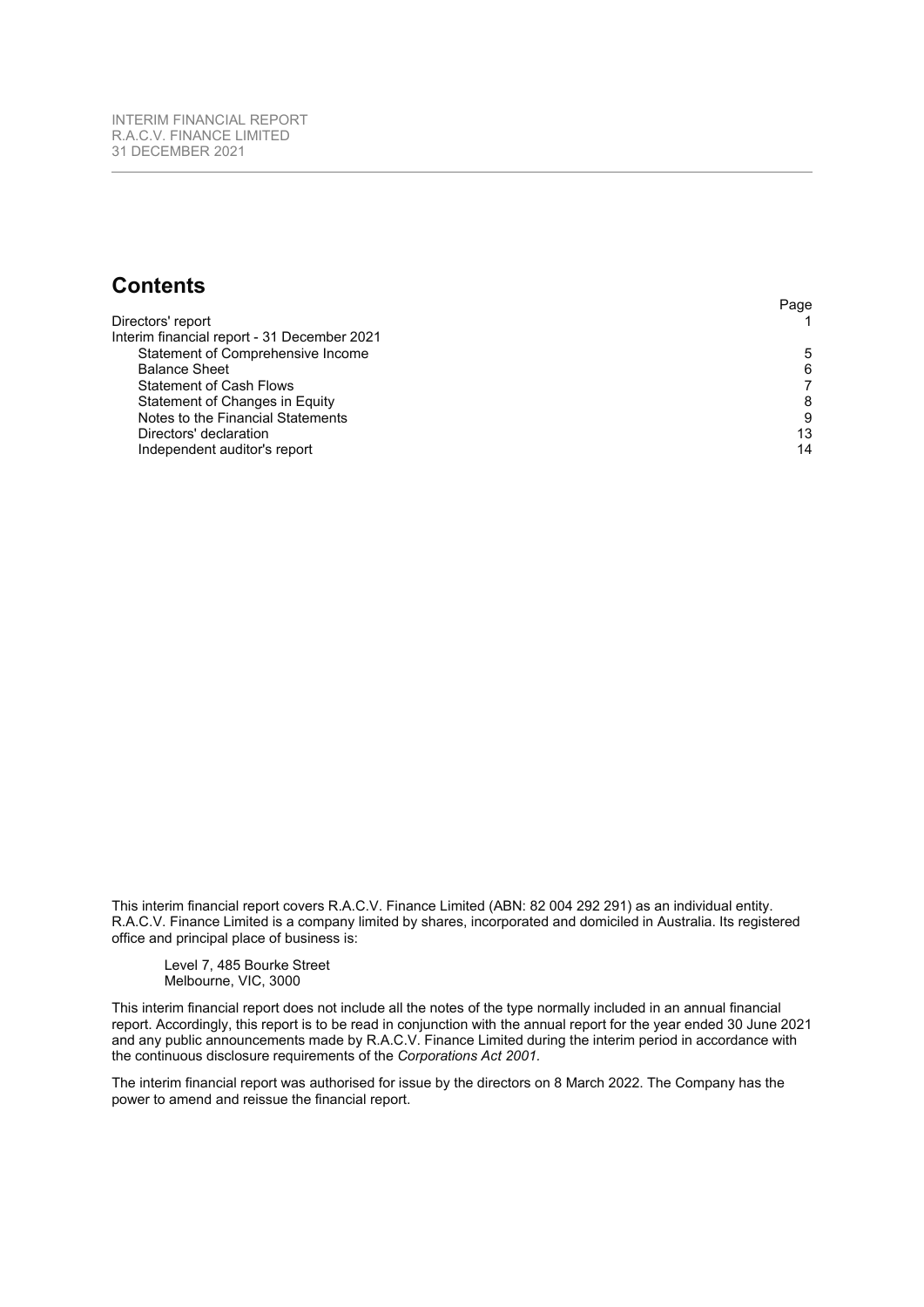<span id="page-2-0"></span>The directors of R.A.C.V. Finance Limited ("the Company") present their report together with the financial report of R.A.C.V. Finance Limited for the six months ended 31 December 2021.

#### **Directors in office**

The directors in office during the six months ended 31 December 2021 and up to the date of this report are as follows:

Mr G. Robinson, Chairman Mr N. Taylor Mr G. D. Willis Ms J. Stanley

#### **Review of operations and results**

The operating profit after tax for the six months ended 31 December 2021 was \$2,795,560 (31 December 2020: \$4,794,723). Decrease in operating profit after tax reflects lower interest revenue due to lower portfolio and increased operation costs.

The number of loan and lease accounts totalled 20,248 as at 31 December 2021 (30 June 2021: 21,872).

#### **Dividends**

The Company paid an unfranked dividend of \$4.0 million on 20 September 2021 from retained earnings at 30 June 2021 (31 December 2020: \$15.0 million on 7 September 2020).

#### **Subsequent events**

The Royal Automobile Club of Victoria (RACV) Ltd and the Company are parties to a letter of Financial Support under which the directors of RACV Ltd have undertaken to provide sufficient financial assistance to the Company as and when it is needed to enable the Company to continue its operations and fulfil all of its financial obligations now and in the future. An existing undertaking expires on 1 September 2022. Another undertaking is provided for a minimum period of twelve months from 8 March 2022.

In the opinion of the directors, other than the matters noted above, there are no other matters or circumstances which have arisen between 31 December 2021 and the date of this report that have significantly affected or may significantly affect the operations of the Company, the results of those operations and the state of affairs of the Company in subsequent financial periods.

#### <span id="page-2-1"></span>**Auditor's independence declaration**

A copy of the Auditor's independence declaration as required under section 307C of the *Corporations Act 2001* is set out on page [2.](#page-2-1)

#### **Rounding of amounts**

The Company is of a kind referred to in the ASIC Corporations (Rounding in Financial/Directors' Reports) Instrument 2016/191, dated 24 March 2016 issued by the Australian Securities and Investments Commission. Amounts in this Directors' report and the Financial Statements, unless otherwise indicated, have been rounded to the nearest thousand dollars in accordance with that Instrument.

This Director's report is signed in accordance with a resolution of the Board of directors.

Mr G. Robinson Chairman

Melbourne 8 March 2022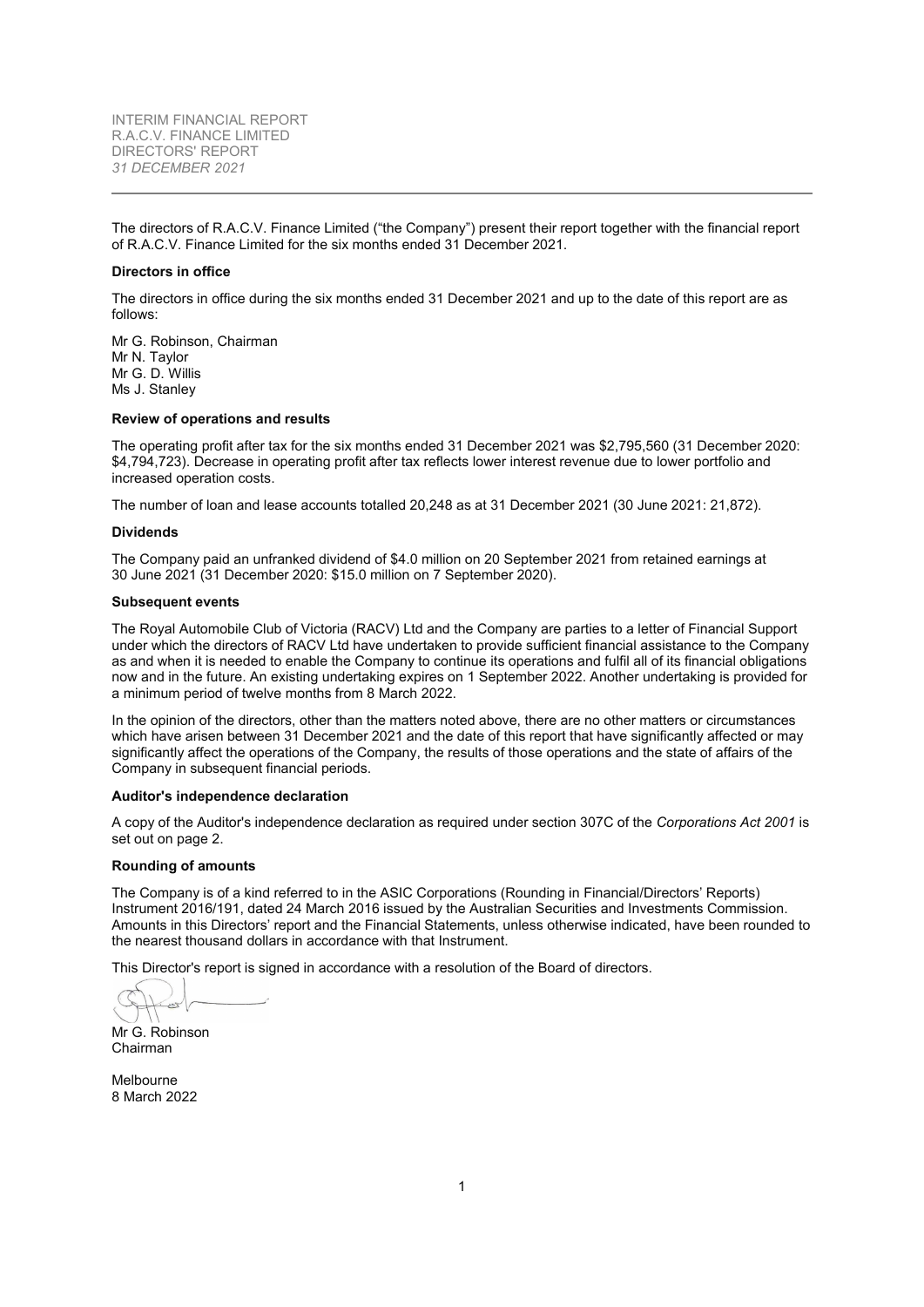

# Auditor's Independence Declaration

As lead auditor for the audit of R.A.C.V. Finance Limited for the half-year ended 31 December 2021, I declare that to the best of my knowledge and belief, there have been:

- (a) no contraventions of the auditor independence requirements of the *Corporations Act 2001* in relation to the audit; and
- (b) no contraventions of any applicable code of professional conduct in relation to the audit.

Alschoten

Anton Linschoten Melbourne Partner PricewaterhouseCoopers

8 March 2022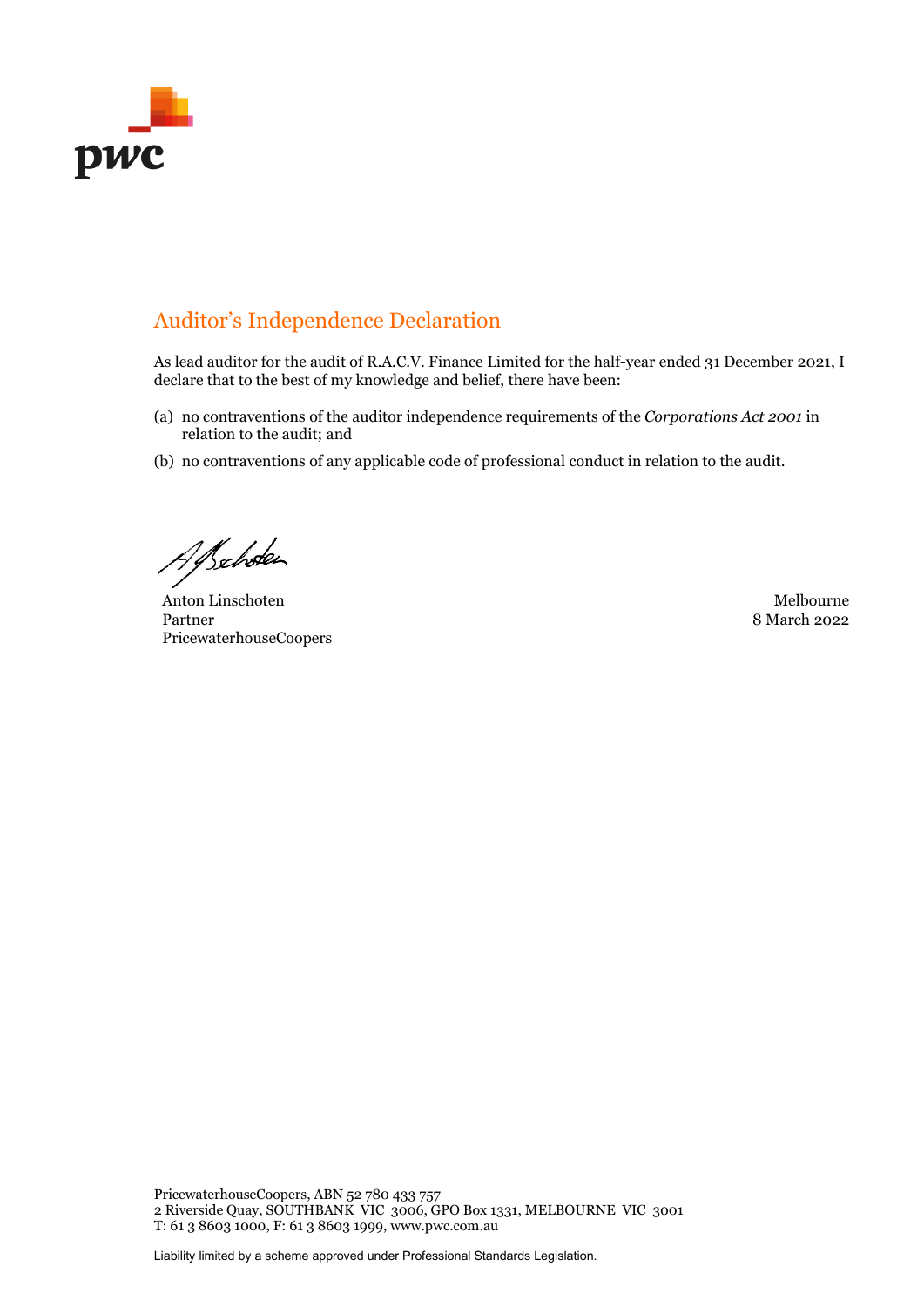**{This page has been left intentionally blank.}**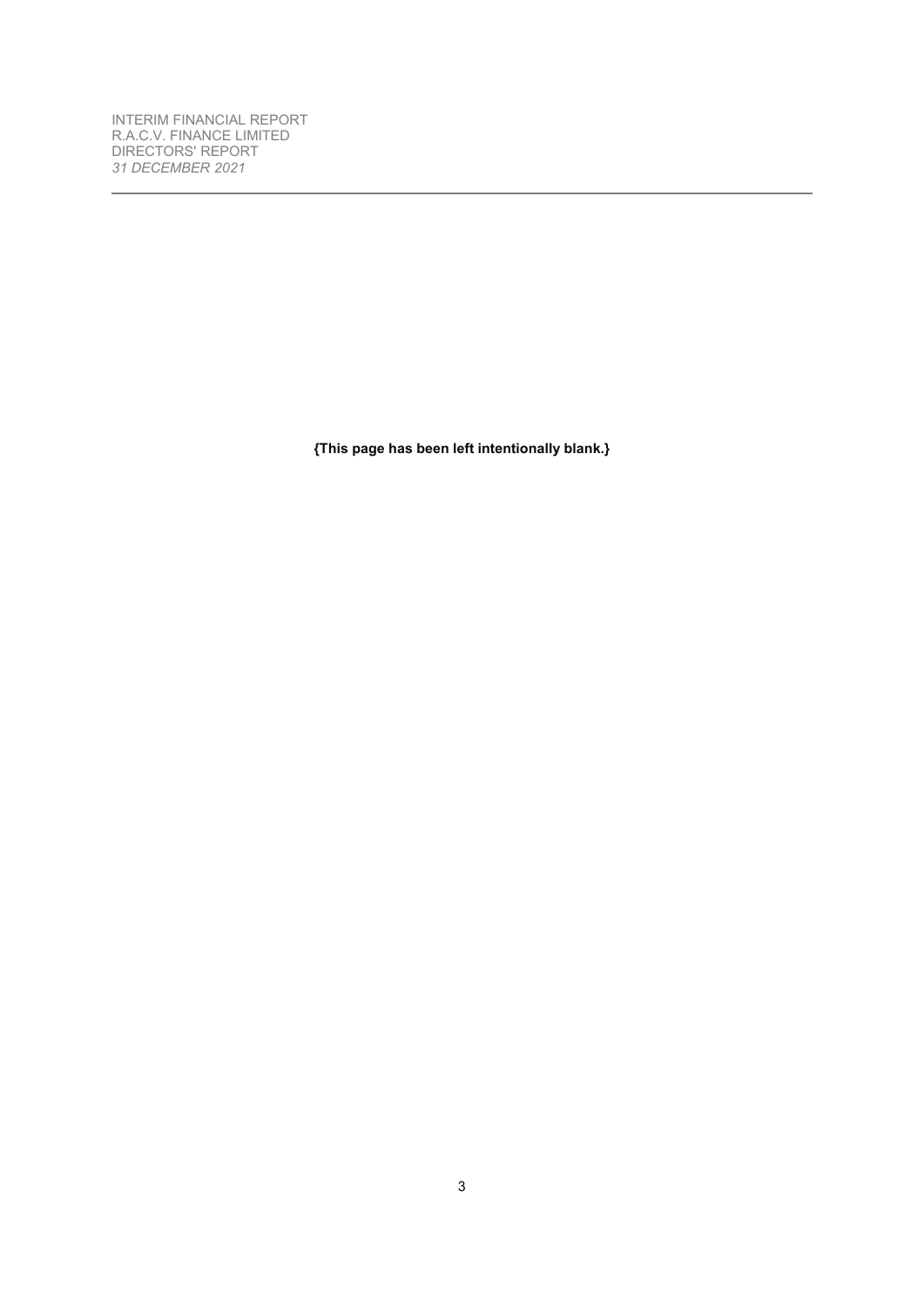INTERIM FINANCIAL REPORT R.A.C.V. FINANCE LIMITED FINANCIAL STATEMENTS *FOR THE SIX MONTHS ENDED 31 DECEMBER 2021*

#### **Contents of Financial Statements**

Statement of Comprehensive Income Balance Sheet Statement of Cash Flows Statement of Changes in Equity

# **NOTES TO THE FINANCIAL STATEMENTS**

- [1](#page-10-0). Basis of preparation of six months report<br>2. Receivables
- [2](#page-10-1). Receivables<br>3. Interest bear
- [3](#page-11-0). Interest bearing liabilities<br>4. Commitments
- [4](#page-13-0). Commitments<br>5. Subsequent ev
- Subsequent events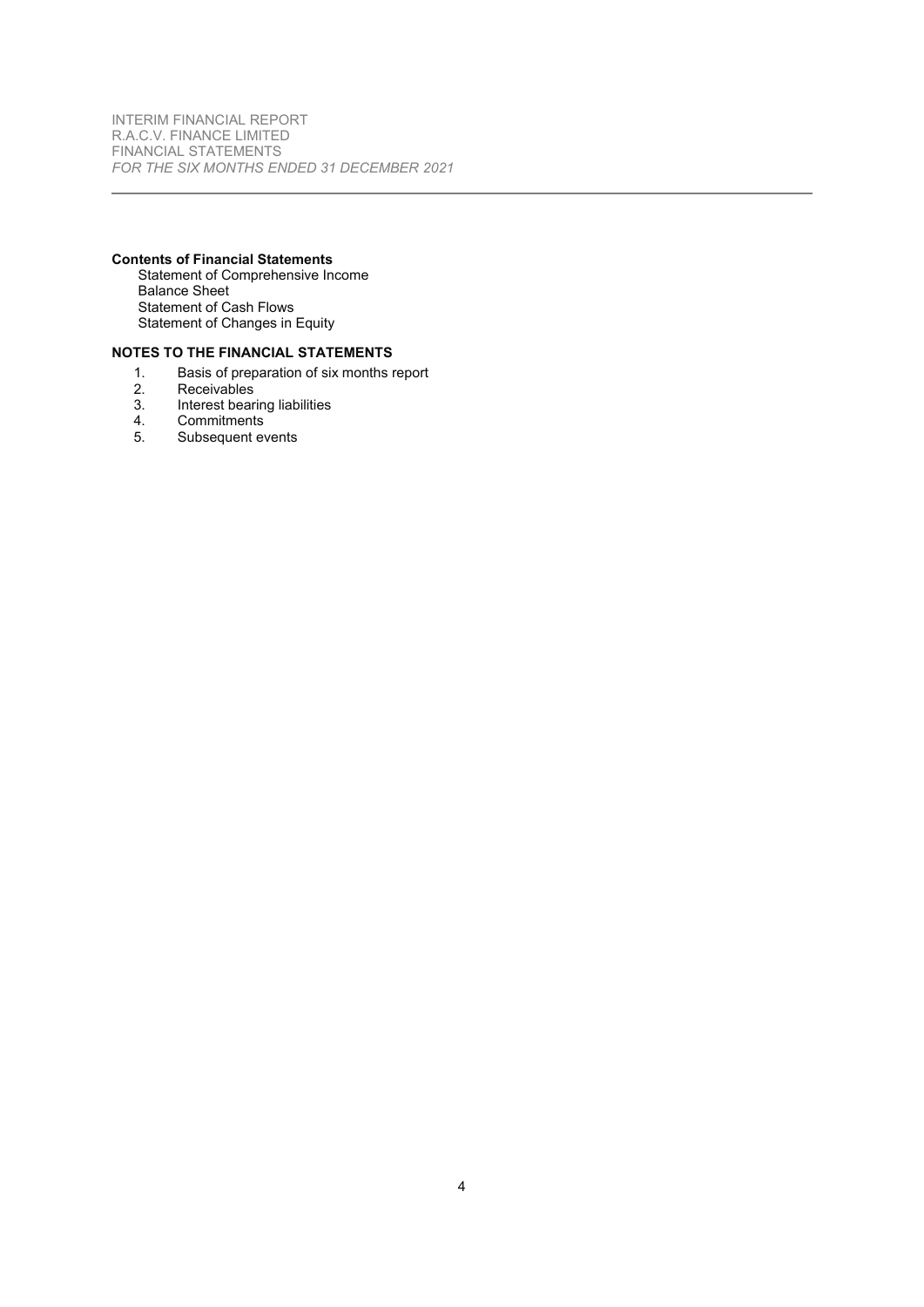#### INTERIM FINANCIAL REPORT R.A.C.V. FINANCE LIMITED STATEMENT OF COMPREHENSIVE INCOME *FOR THE SIX MONTHS ENDED 31 DECEMBER 2021*

<span id="page-6-0"></span>

|                                                                   | 6 months ended<br>31 December<br>2021<br>\$'000 | 6 months ended<br>31 December<br>2020<br>\$'000 |
|-------------------------------------------------------------------|-------------------------------------------------|-------------------------------------------------|
| Interest on loans                                                 | 11,003                                          | 13,762                                          |
| Interest on leases                                                | 208                                             | 693                                             |
| Interest received from cash at bank                               | 16                                              | 17                                              |
| Interest revenue                                                  | 11,227                                          | 14,472                                          |
| Interest expense                                                  | (2, 314)                                        | (4, 404)                                        |
| Net interest revenue                                              | 8,913                                           | 10,068                                          |
| Non-interest revenue                                              | 704                                             | 653                                             |
| <b>Total revenue</b>                                              | 9,617                                           | 10,721                                          |
| Employee benefits expense                                         | (2,623)                                         | (1,886)                                         |
| Advertising expense                                               | (460)                                           | (115)                                           |
| Computer and telecommunication expense                            | (990)                                           | (772)                                           |
| Internal management charges                                       | (244)                                           | (165)                                           |
| External fees expense                                             | (371)                                           | (229)                                           |
| Finance expense                                                   | (436)                                           | (343)                                           |
| Impairment losses on loans and leases                             | (103)                                           | (134)                                           |
| Property expense                                                  | (37)                                            | (26)                                            |
| Depreciation and amortisation expense                             | (7)                                             | (7)                                             |
| Other expenses                                                    | (381)                                           | (195)                                           |
| <b>Total expenses</b>                                             | (5,652)                                         | (3,872)                                         |
| Profit before income tax expense                                  | 3,965                                           | 6,849                                           |
| Income tax expense                                                | (1, 169)                                        | (2,055)                                         |
| Profit for the six month period attributable to the parent entity | 2,796                                           | 4,794                                           |
| Total comprehensive income for the six month period               | 2,796                                           | 4,794                                           |

The above statement of comprehensive income should be read in conjunction with the accompanying notes.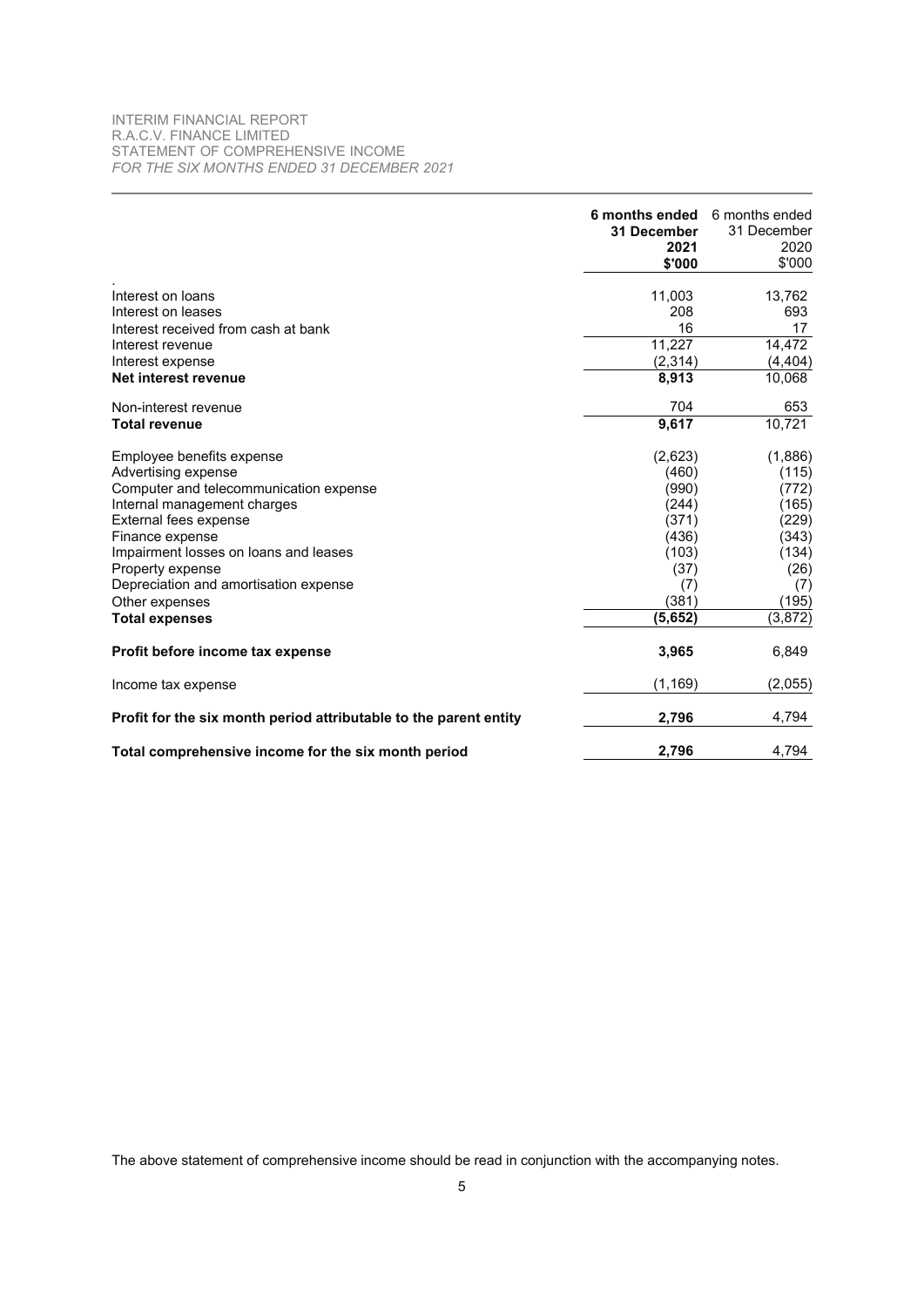INTERIM FINANCIAL REPORT R.A.C.V. FINANCE LIMITED BALANCE SHEET *31 DECEMBER 2021*

<span id="page-7-0"></span>

|                                     | <b>Notes</b>   | 31 December<br>2021<br>\$'000 | 30 June<br>2021<br>\$'000 |
|-------------------------------------|----------------|-------------------------------|---------------------------|
| <b>Assets</b>                       |                |                               |                           |
| Cash and cash equivalents           |                | 6,727                         | 15,507                    |
| <b>Receivables</b>                  | $\overline{2}$ | 374,797                       | 384,375                   |
| Prepayments                         |                | 80                            | 64                        |
| Intangible assets                   |                | 54                            | 60                        |
| <b>Total assets</b>                 |                | 381,658                       | 400,006                   |
| <b>Liabilities</b>                  |                |                               |                           |
| Trade creditors and accruals        |                | 1,375                         | 1,306                     |
| Amounts payable to related entities |                | 1,062                         | 3,894                     |
| Interest bearing liabilities        | 3              | 310,690                       | 325,075                   |
| Employee benefits                   |                | 870                           | 866                       |
| <b>Total liabilities</b>            |                | 313,997                       | 331,141                   |
| <b>Net assets</b>                   |                | 67,661                        | 68,865                    |
| <b>Equity</b>                       |                |                               |                           |
| Contributed equity                  |                | 15,000                        | 15,000                    |
| Retained earnings                   |                | 52,661                        | 53,865                    |
| <b>Total equity</b>                 |                | 67,661                        | 68,865                    |

The above balance sheet should be read in conjunction with the accompanying notes.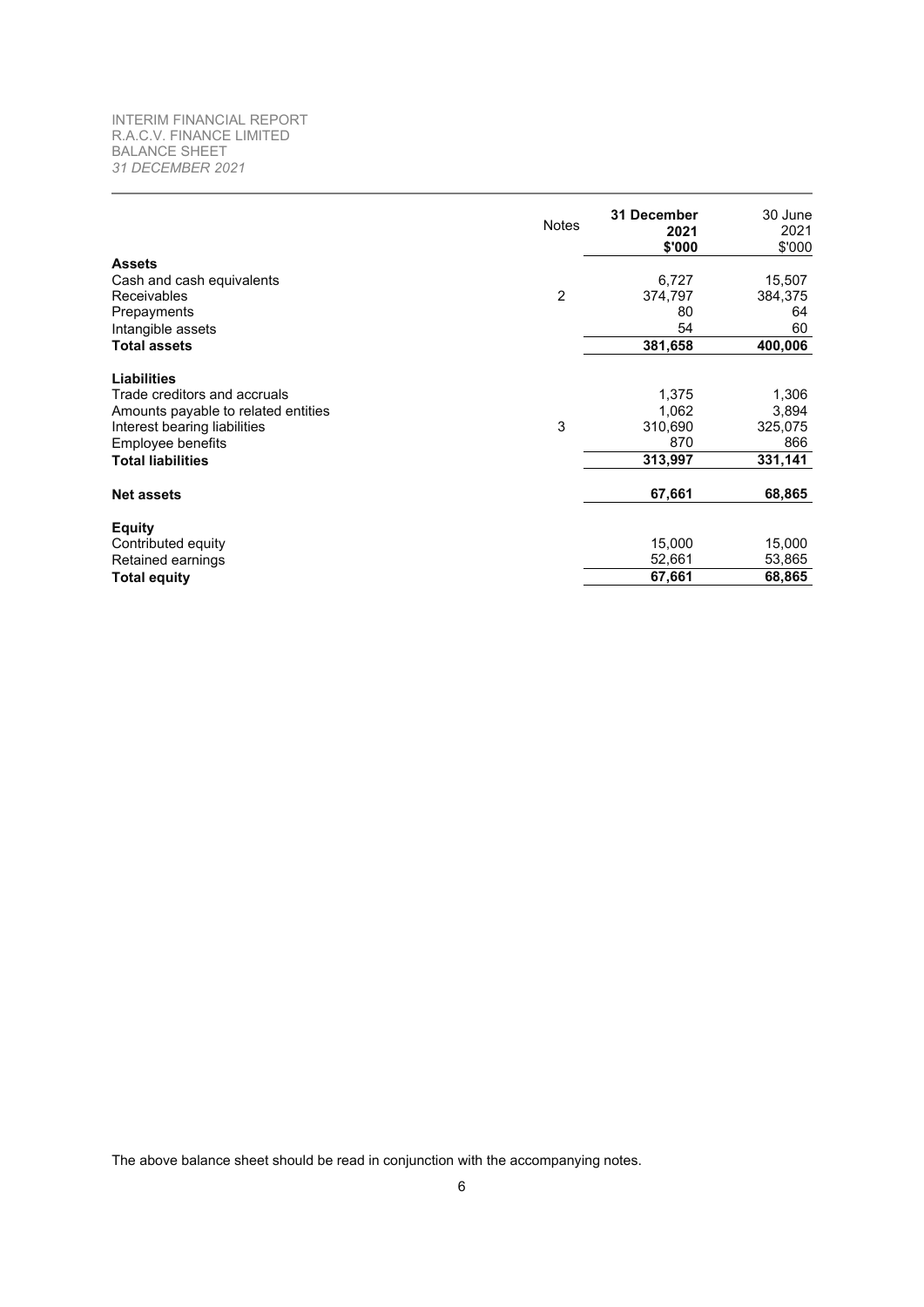<span id="page-8-0"></span>

|                                                                    | 6 months ended<br>31 December<br>2021<br>\$'000 | 6 months ended<br>31 December<br>2020<br>\$'000 |
|--------------------------------------------------------------------|-------------------------------------------------|-------------------------------------------------|
| Cash flows from operating activities                               |                                                 |                                                 |
| Interest received                                                  | 12,546                                          | 15,269                                          |
| Fees, commission and other income received                         | 695                                             | 614                                             |
| Tax payments to related entity                                     | (2,563)                                         | (3, 847)                                        |
| Net cash inflow from loans                                         | 3,947                                           | 36,363                                          |
| Net cash inflow from leases                                        | 4,218                                           | 9,812                                           |
| Payments to suppliers and employees                                | (6, 843)                                        | (6, 767)                                        |
| Interest and other costs of finance paid                           | (3,065)                                         | (4, 811)                                        |
| Net cash inflow from operating activities                          | 8,935                                           | 46,633                                          |
| Cash flows from investing activities                               |                                                 |                                                 |
| Transactions with related party                                    |                                                 | 1,549                                           |
| Net cash inflow from investing activities                          |                                                 | 1,549                                           |
| Cash flows from financing activities                               |                                                 |                                                 |
| Net repayment of secured notes                                     | (145, 715)                                      | (11, 687)                                       |
| Net proceeds/(repayment) from subscription agreement               | 132,000                                         | (22,000)                                        |
| Dividends paid                                                     | (4,000)                                         | (15,000)                                        |
| Net cash outflow from financing activities                         | (17, 715)                                       | (48, 687)                                       |
| Net decrease in cash held                                          | (8,780)                                         | (505)                                           |
| Cash and cash equivalents at the beginning of the six month period | 15,507                                          | 7,291                                           |
| Cash and cash equivalents at end of six month period               | 6,727                                           | 6,786                                           |
|                                                                    |                                                 |                                                 |

The above statement of cash flows should be read in conjunction with the accompanying notes.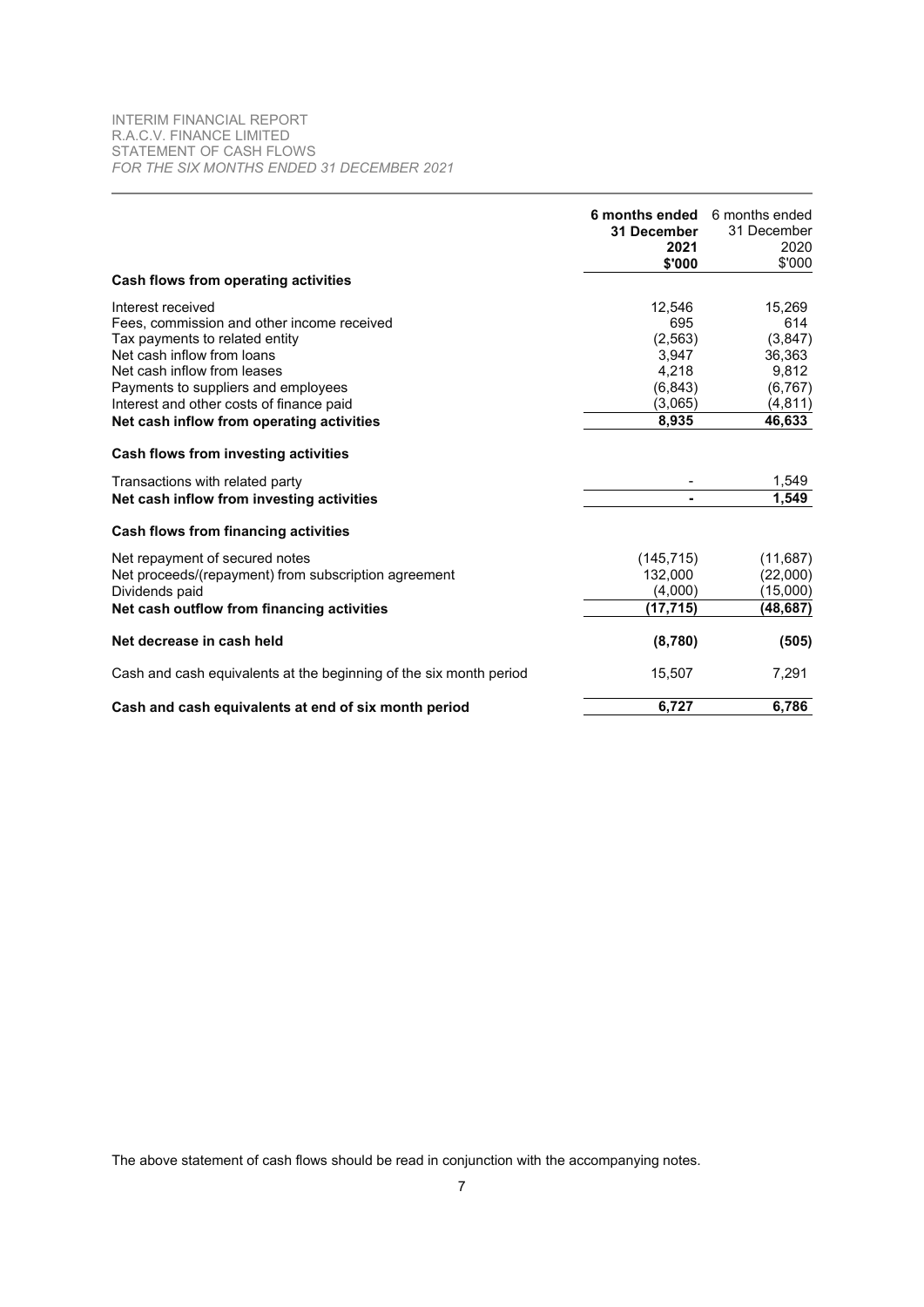<span id="page-9-0"></span>

|                                                     | <b>Contributed</b><br>equity<br>\$'000 | <b>Retained</b><br>earnings<br>\$'000 | <b>Total</b><br>equity<br>\$'000 |
|-----------------------------------------------------|----------------------------------------|---------------------------------------|----------------------------------|
| Six months ended 31 December 2021                   |                                        |                                       |                                  |
| Balance at 1 July 2021                              | 15,000                                 | 53,865                                | 68,865                           |
| Total comprehensive income for the six month period |                                        | 2,796                                 | 2,796                            |
| Dividends paid                                      |                                        | (4,000)                               | (4,000)                          |
| <b>Balance at 31 December 2021</b>                  | 15,000                                 | 52,661                                | 67,661                           |
| Six months ended 31 December 2020                   |                                        |                                       |                                  |
| Balance at 1 July 2020                              | 15,000                                 | 64,419                                | 79,419                           |
| Total comprehensive income for the six month period |                                        | 4,794                                 | 4,794                            |
| Dividends paid                                      |                                        | (15,000)                              | (15,000)                         |
| <b>Balance at 31 December 2020</b>                  | 15,000                                 | 54,213                                | 69,213                           |

The above statement of changes in equity should be read in conjunction with the accompanying notes.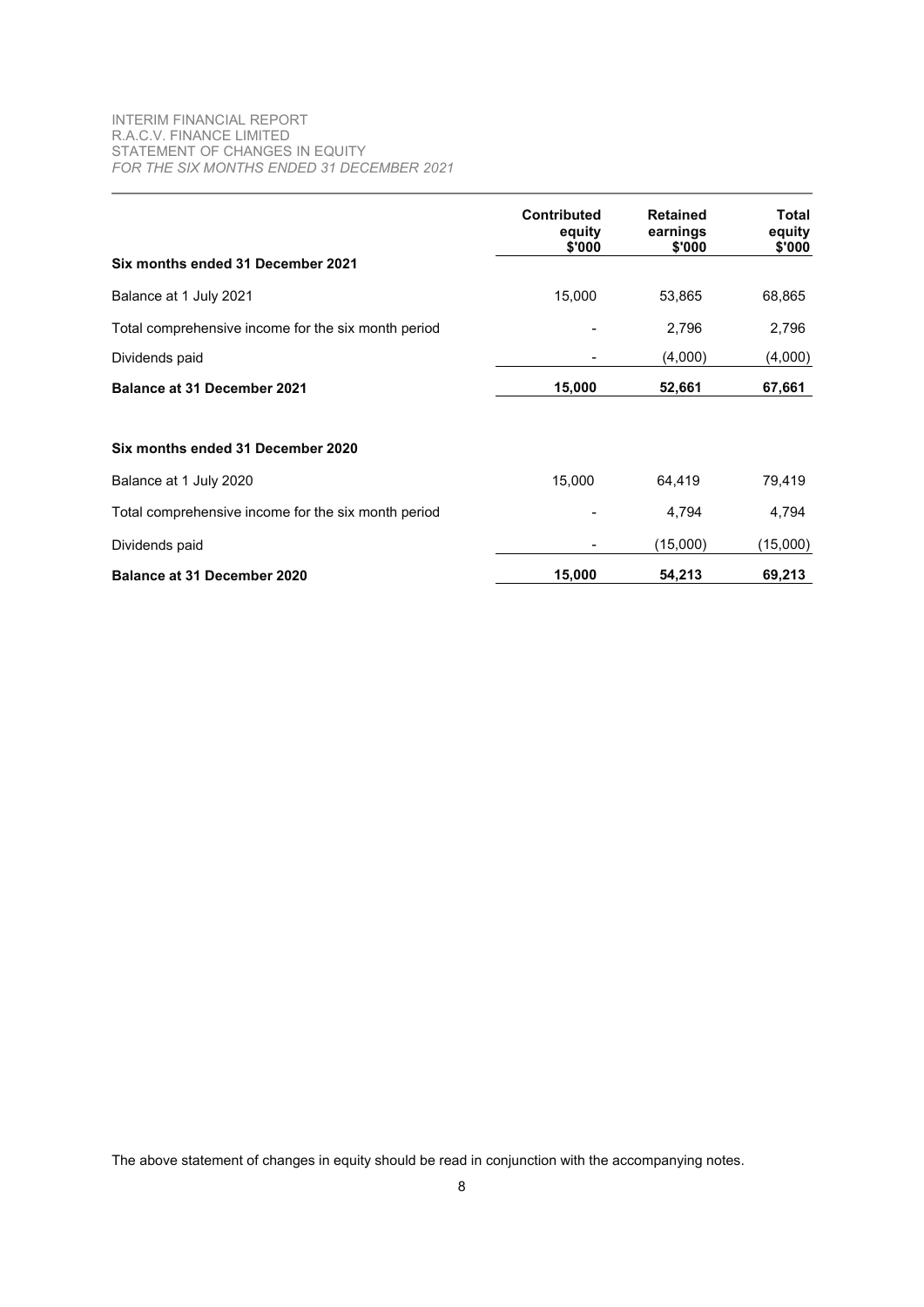#### <span id="page-10-0"></span>**1 Basis of preparation of six months report**

This interim financial report for the six months reporting period ended 31 December 2021 has been prepared on a liquidity basis and in accordance with Accounting Standard AASB 134 *Interim Financial Reporting and the Corporations Act 2001*.

This interim financial report does not include all the notes of the type normally included in an annual financial report. Accordingly, this report is to be read in conjunction with the annual financial report for the year ended 30 June 2021 and any public announcements made by R.A.C.V. Finance Limited during the interim reporting period in accordance with the continuous disclosure requirements of the *Corporations Act 2001*.

<span id="page-10-1"></span>The accounting policies adopted are consistent with those of the previous financial year and corresponding interim reporting period.

# **2 Receivables**

|                                                                                           |                               | Lease                            | <b>Other</b> |                                        |
|-------------------------------------------------------------------------------------------|-------------------------------|----------------------------------|--------------|----------------------------------------|
|                                                                                           | Loan receivables              | receivables                      | receivables  | <b>Total</b>                           |
|                                                                                           | \$'000                        | \$'000                           | \$'000       | \$'000                                 |
| 31 December 2021                                                                          |                               |                                  |              |                                        |
| Gross receivables                                                                         | 372,541                       | 4,011                            | 54           | 376,606                                |
| Deferred income                                                                           |                               | (107)                            |              | (107)                                  |
| Provision for impairment                                                                  | (1,536)                       | (166)                            |              | (1,702)                                |
| Total                                                                                     | 371,005                       | 3,738                            | 54           | 374,797                                |
| 30 June 2021<br>Gross receivables<br>Deferred income<br>Provision for impairment<br>Total | 377,924<br>(1,673)<br>376,251 | 8,606<br>(320)<br>(208)<br>8,078 | 46<br>46     | 386,576<br>(320)<br>(1,881)<br>384,375 |
|                                                                                           |                               |                                  |              |                                        |
| Maturity analysis<br>Up to 1 month                                                        |                               |                                  | 10,170       | 11,684                                 |
| Longer than 1 month and not longer than 3 months                                          |                               |                                  | 18,949       | 20,527                                 |
| Longer than 3 months and not longer than 12 months                                        |                               |                                  | 80,705       | 85,385                                 |
| Longer than 1 year and not longer than 5 years                                            |                               |                                  | 243,711      | 248,524                                |
| Longer than 5 years                                                                       |                               |                                  | 23,071       | 20,456                                 |
|                                                                                           |                               |                                  | 376,606      | 386,576                                |

Loans are granted at a fixed interest rate for periods between 12 and 84 months with most loans secured by a goods mortgage over a motor vehicle. The mortgaged property must be insured for its full insurable value. Loans can be repaid before their full term, however early termination fees may apply.

From October 2017, the Company made a decision to cease the provision of loans in respect of novated leases. Leases are provided for periods between 6 and 60 months and are subject to a fixed interest rate. The leased property is owned by the Company until all lease payments and the residual are repaid. Finance leases transfer all the risks and benefits incidental to ownership of the leased property from the lessor to the lessee. It is a requirement of the lease agreement that the property must be insured for its full insurable value. A lease can be terminated early only with the consent of the Company.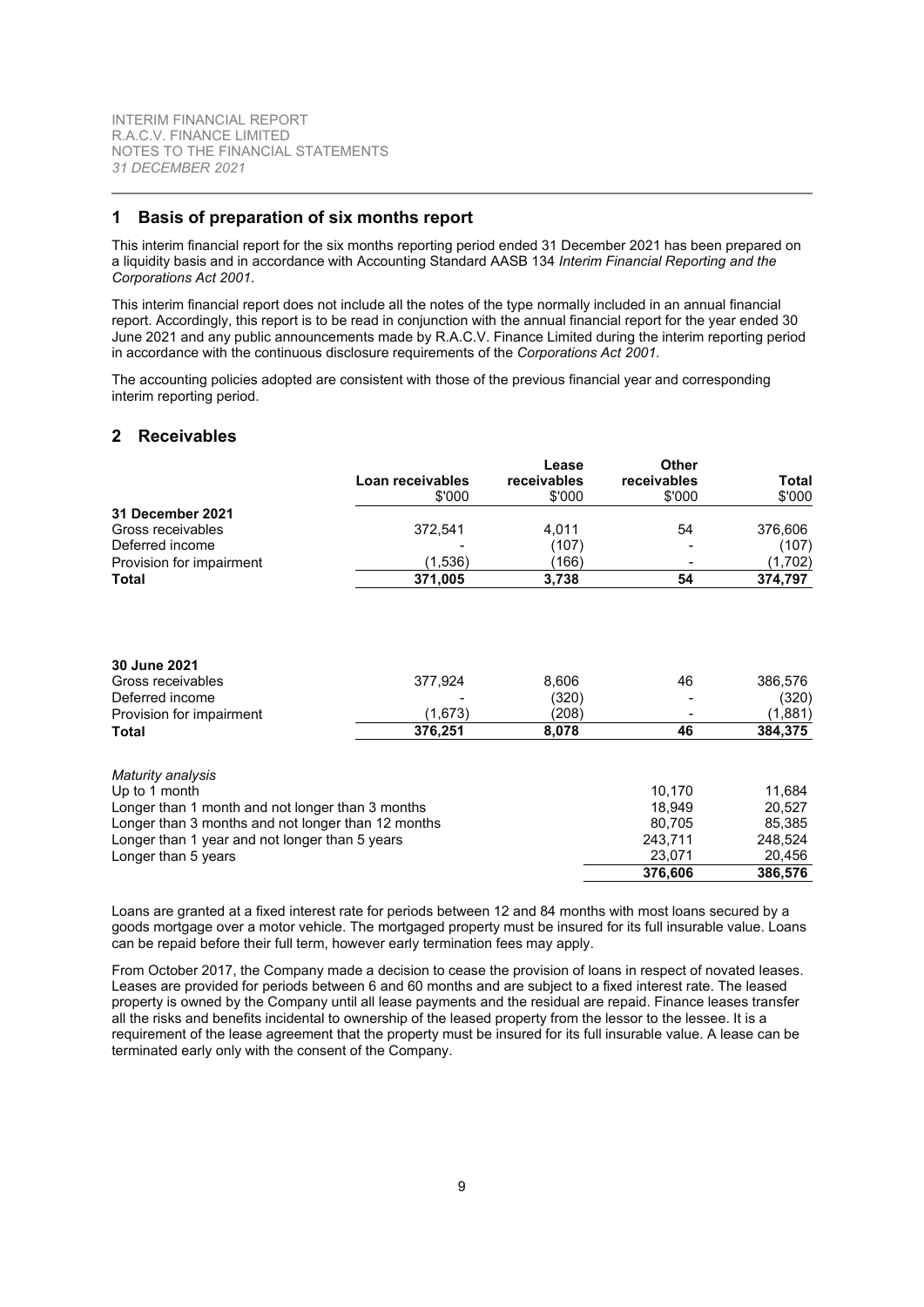INTERIM FINANCIAL REPORT R.A.C.V. FINANCE LIMITED NOTES TO THE FINANCIAL STATEMENTS *31 DECEMBER 2021*

#### **2 Receivables (continued)**

#### **(a) Movement in provision for impairment**

|                                         | 6 months ended<br>31 December<br>2021<br>\$'000 |
|-----------------------------------------|-------------------------------------------------|
| Opening balance                         | 1.881                                           |
| Provision raised during the period      | 103                                             |
| Bad debts written off during the period | (282)                                           |
| <b>Closing balance</b>                  | 1,702                                           |

#### **(b) Accounting estimates, assumptions and judgements: Provision for impairment of loan and lease receivables**

Loan and lease receivables are carried at amortised cost less a provision for impairment. The provision for impairment is measured based on an expected credit loss model. In calculating the provision for impairment, the Company has made assumptions about the indicators of credit risk deterioration and write off rates. To mitigate the estimation uncertainty, expected credit losses are reviewed at each reporting period. In addition, all loans and leases are subject to regular management review.

#### *Management overlay*

At 31 December 2021 approximately 6.67% (30 June 2021: 5.98%) of the Company's customers have requested a payment holiday. In the current ECL model, loan accounts with a payment holiday are moved from Stage 1 to Stage 2 despite no arrears trigger being present. Management assessed that overall COVID-19 risk remains relatively stable, thus no change in the estimated probability of default for these loan accounts relative to 30 June 2021.

The full impact of the COVID-19 pandemic is uncertain and has not yet materialised over the past 18 months, primarily as a result of the national and local government stimulus, measures taken to support the economy and customer behaviour during lockdown. The modelled performance of these receivables continues to evolve as the situation unfolds with potential new COVID-19 strains, booster shot requirements and further potential restrictions.

#### <span id="page-11-0"></span>**3 Interest bearing liabilities**

|                                                    | 31 December | 30 June |
|----------------------------------------------------|-------------|---------|
|                                                    | 2021        | 2021    |
|                                                    | \$'000      | \$'000  |
| <b>Secured</b>                                     |             |         |
| Secured notes                                      | 2.453       | 148,168 |
| Subscription agreement                             | 307,973     | 175,892 |
|                                                    | 310.426     | 324.060 |
| Accrued interest payable                           | 264         | 1,015   |
|                                                    | 310.690     | 325.075 |
| Maturity analysis                                  |             |         |
| Up to 1 month                                      | 708         | 25,192  |
| Longer than 1 month and not longer than 3 months   | 970         | 43.543  |
| Longer than 3 months and not longer than 12 months | 308,537     | 246,798 |
| Longer than 1 year and not longer than 5 years     | 475         | 9,542   |
|                                                    | 310.690     | 325,075 |
|                                                    |             |         |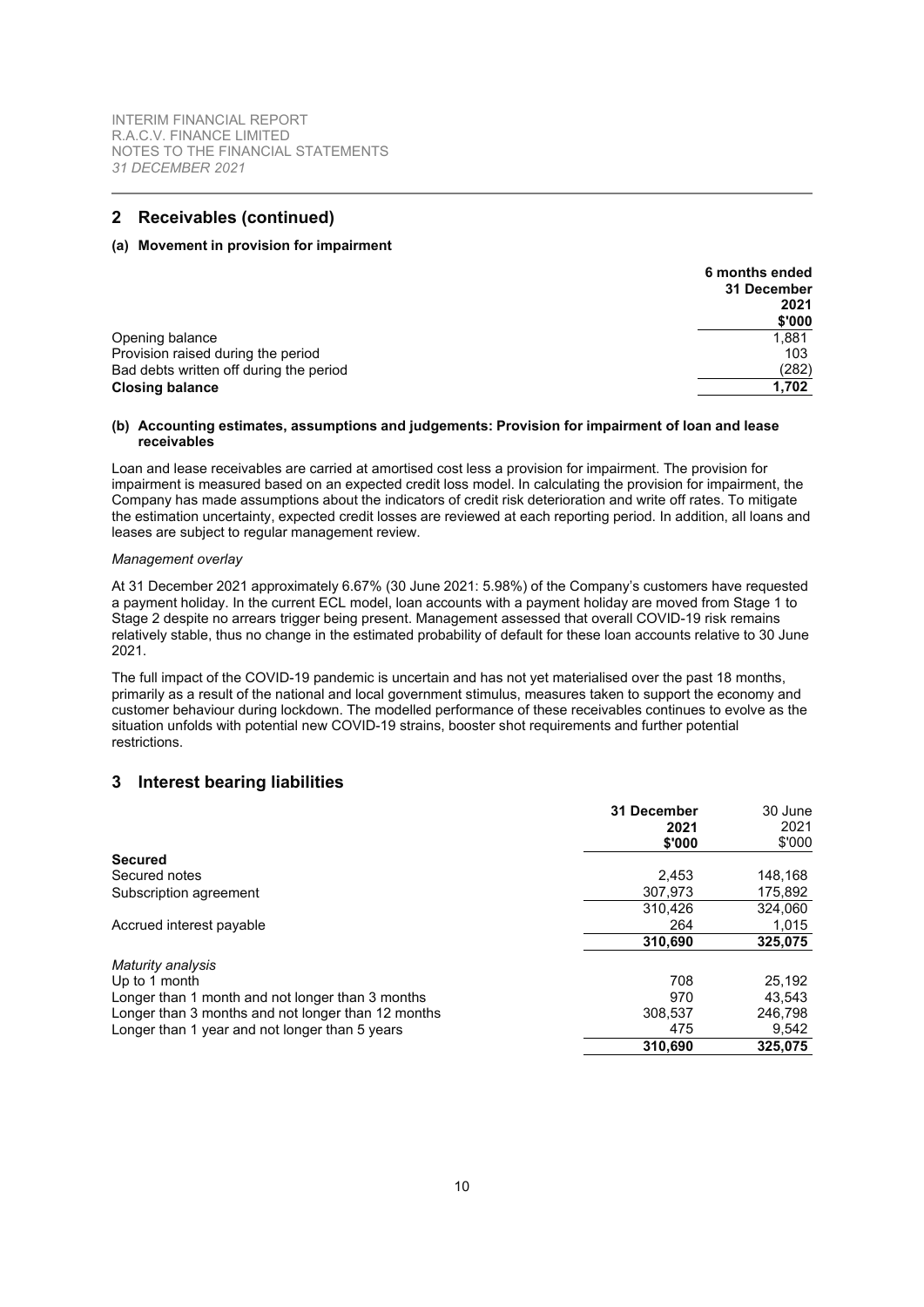INTERIM FINANCIAL REPORT R.A.C.V. FINANCE LIMITED NOTES TO THE FINANCIAL STATEMENTS *31 DECEMBER 2021*

### **3 Interest bearing liabilities (continued)**

#### **(a) Secured notes**

Under the prospectus issued on 8 November 2019, secured notes are issued at a fixed rate for periods between 6 months and 2 years (prior to 8 November 2019: at a fixed rate for periods between 6 months and 4 years). This prospectus was closed on 2 November 2020 and no new prospectus was issued. Existing secured notes can only be rolled over for 6 months upon maturity from 10 December 2020 and cannot be rolled over upon maturity from 1 July 2021. Secured notes are initially recorded at their fair value and subsequently measured at amortised cost. Interest expense is recognised using the effective interest method and is payable on a quarterly, semi-annual or annual basis depending upon the notes selected.

Secured notes are secured by a first floating charge over the Company's assets under a Debenture Stock and Unsecured Notes Supplemental and Consolidated Trust Deed ("Trust Deed") dated 4 May 2000. On 9 June 2015, the Trust Company (Australia) Limited replaced the original Trustee under and for the purposes of the Trust Deed. All other terms of the Trust Deed remain unchanged.

Under the terms of the Trust Deed, the Company may in certain circumstances give charges over its assets wherever situated, ranking equally with or in priority to the security constituted by the charges under the Trust Deed, subject to borrowing limits which require:

- secured liabilities to not exceed 85% of the tangible assets of the Company and any guarantor bodies;
- (ii) prior secured liabilities to not exceed 10% of the tangible assets of the Company and any guarantor bodies; and
- (iii) external liabilities to not exceed 93.75% of the tangible assets of the Company and any guarantor bodies.

The Company is expecting to repay all retail noteholders by March 2022 with a view to establishing an alternate form of funding. The timing of closing its secured notes program and winding up of Trust Deed is yet to be determined.

#### **(b) Subscription agreement**

The subscription agreement is a secured borrowing facility carried at amortised cost and bears interest at market rates.

On 31 August 2021, an amendment to the existing facility was established with National Australia Bank Limited ("NAB") to extend the expiry date of Tranche B to 31 August 2022.

As at 31 December 2021, \$308.0 million of the \$400.0 million facility was drawn (30 June 2021: \$176.0 million). This facility has been secured by secured notes. The individual drawdown amounts bear fixed interest rates with rollover date and interest rate as shown below:

|                  | <b>Principal amount</b> | Interest rate (payable at<br>rollover) | <b>Rollover date</b> |
|------------------|-------------------------|----------------------------------------|----------------------|
|                  |                         | $%$ p.a.                               |                      |
| 31 December 2021 | 20,000,000              | 0.82                                   | 14 January 2022      |
|                  | 15,000,000              | 0.87                                   | 28 January 2022      |
|                  | 18.000.000              | 0.84                                   | 15 February 2022     |
|                  | 162.000.000             | 0.85                                   | 25 February 2022     |
|                  | 8,000,000               | 0.86                                   | 3 March 2022         |
|                  | 26,000,000              | 0.86                                   | 15 March 2022        |
|                  | 34,000,000              | 0.87                                   | 21 March 2022        |
|                  | 25.000.000              | 0.87                                   | 30 March 2022        |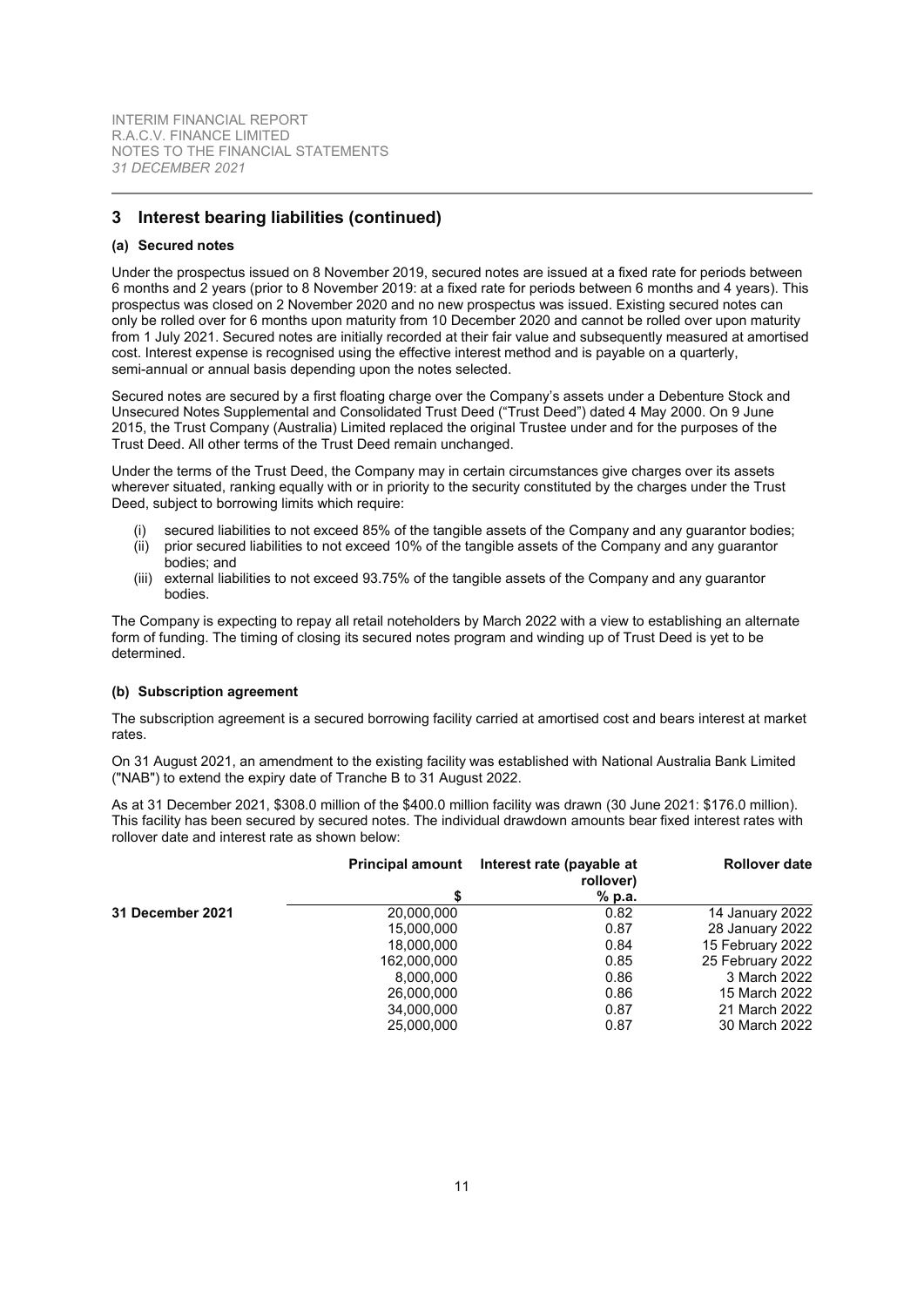### **3 Interest bearing liabilities (continued)**

#### **(b) Subscription agreement (continued)**

<span id="page-13-0"></span>

|                                   | <b>Principal amount</b> | Interest rate (payable at<br>rollover) |        | <b>Rollover date</b> |
|-----------------------------------|-------------------------|----------------------------------------|--------|----------------------|
|                                   | \$                      | % p.a.                                 |        |                      |
| 30 June 2021                      | 2,000,000               | 1.24                                   |        | 20 August 2021       |
|                                   | 1.500.000               | 1.24                                   |        | 25 August 2021       |
|                                   | 147,500,000             | 1.24                                   |        | 27 August 2021       |
|                                   | 10,000,000              | 1.22                                   |        | 17 September 2021    |
|                                   | 15.000.000              | 1.23                                   |        | 30 September 2021    |
| <b>Commitments</b><br>4           |                         |                                        |        |                      |
|                                   |                         | 31 December                            |        | 30 June              |
|                                   |                         |                                        | 2021   | 2021                 |
|                                   |                         |                                        | \$'000 | \$'000               |
| <b>Credit related commitments</b> |                         |                                        |        |                      |

<span id="page-13-1"></span>

| <u>UIGUILTEIALEU CUITIIIIIIIIEIILS</u>                           |       |        |
|------------------------------------------------------------------|-------|--------|
| Customer loans and leases approved but undrawn at reporting date | 9.661 | 14.232 |

# **5 Subsequent events**

The Royal Automobile Club of Victoria (RACV) Ltd and the Company are parties to a letter of Financial Support under which the directors of RACV Ltd have undertaken to provide sufficient financial assistance to the Company as and when it is needed to enable the Company to continue its operations and fulfil all of its financial obligations now and in the future. This undertaking is provided for a minimum period of twelve months from 8 March 2022.

In the opinion of the directors, there are no other matters or circumstances which have arisen between 31 December 2021 and the date of this report that have significantly affected or may significantly affect the operations of the Company, the results of those operations and the state of affairs of the Company in subsequent financial periods.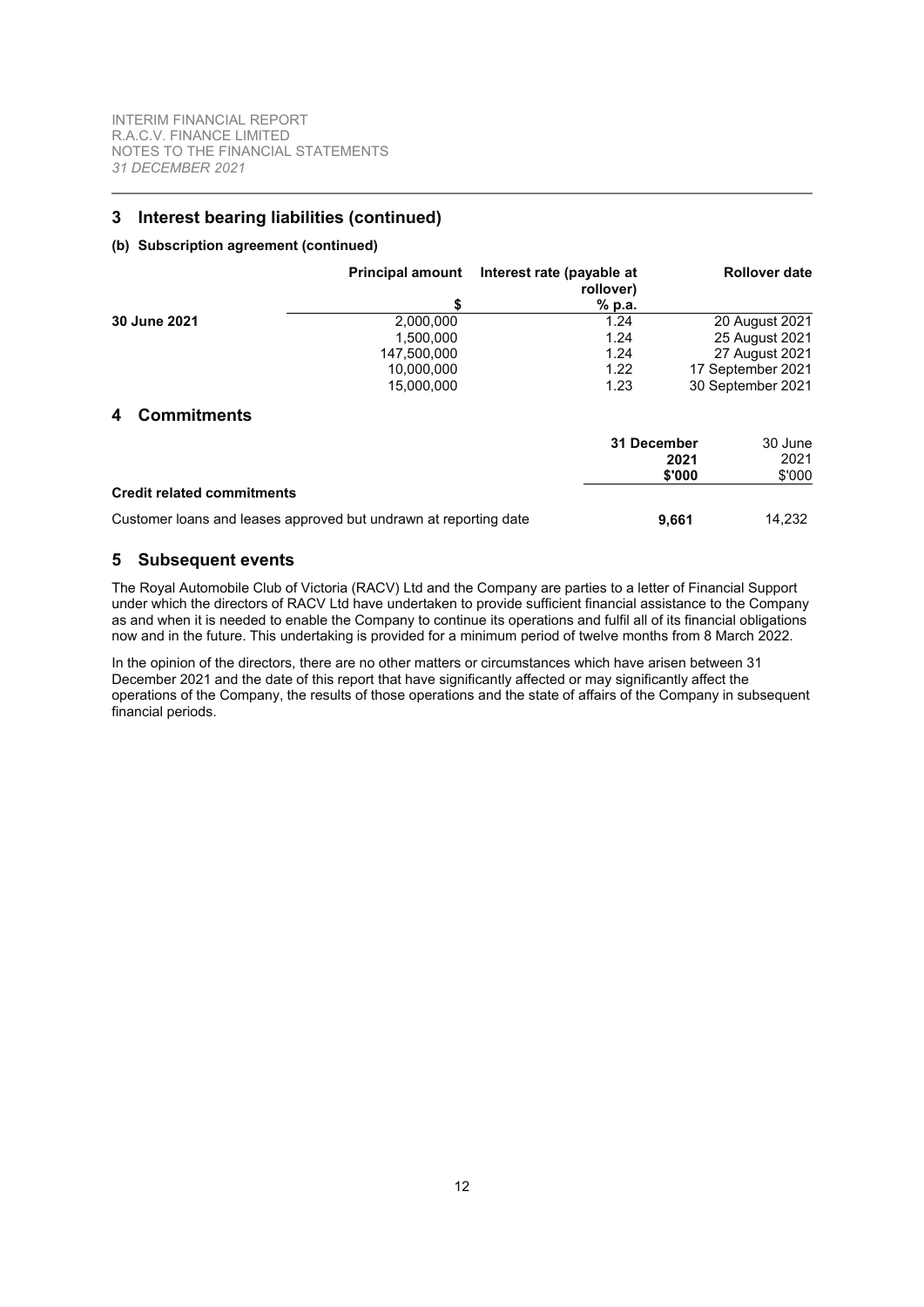INTERIM FINANCIAL REPORT R.A.C.V. FINANCE LIMITED DIRECTORS' DECLARATION *31 DECEMBER 2021*

### <span id="page-14-0"></span>**DIRECTORS' DECLARATION**

In the directors' opinion:

- (a) the half-year financial reports and notes set out on pages [5](#page-6-0) to [12](#page-13-1) are in accordance with the *Corporations Act 2001*, including:
	- (i) complying with Accounting Standards, the *Corporations Regulations 2001* and other mandatory professional reporting requirements, and
	- (ii) giving a true and fair view of the Company's financial position as at 31 December 2021 and of its performance for the six months ended on that date, and
- (b) there are reasonable grounds to believe that the Company will be able to pay its debts as and when they become due and payable.

This declaration is made in accordance with a resolution of directors.

#### **On behalf of the Board**

Mr G. Robinson Chairman

Melbourne 8 March 2022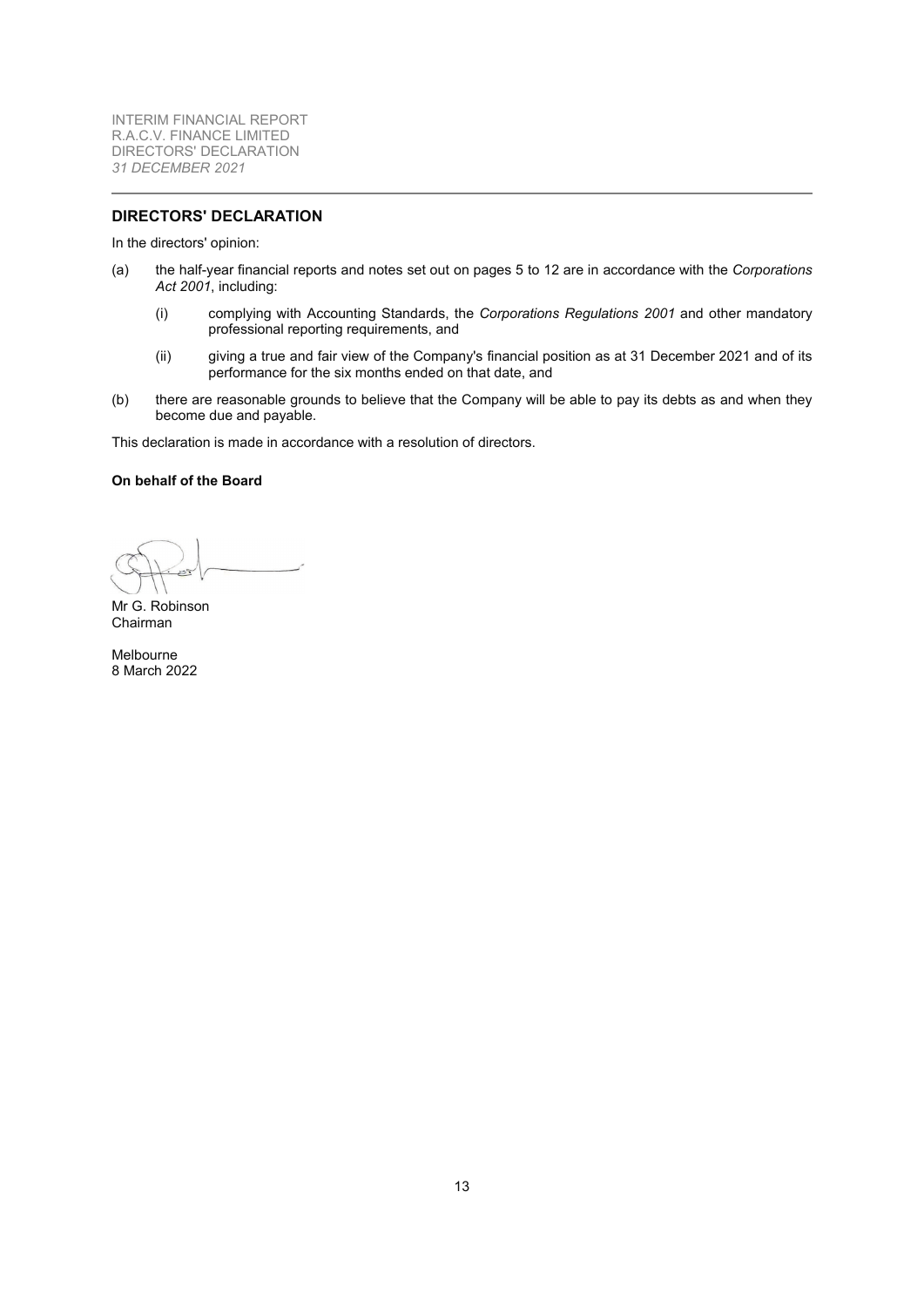

# Independent auditor's report

To the members of R.A.C.V. Finance Limited

# **Our opinion**

### In our opinion:

The accompanying half-year financial report of R.A.C.V. Finance Limited (the Company) is in accordance with the *Corporations Act 2001*, including:

- (a) giving a true and fair view of the Company's financial position as at 31 December 2021 and of its financial performance for the half-year then ended
- (b) complying with Accounting Standard AASB 134 *Interim Financial Reporting* and the *Corporations Regulations 2001*.

# *What we have audited*

The half-year financial report comprises:

- the balance sheet as at 31 December 2021
- the statement of comprehensive income for the half-year then ended
- the statement of changes in equity for the half-year then ended
- the statement of cash flows for the half-year then ended
- the notes to the financial statements, which include significant accounting policies and other explanatory information
- the directors' declaration.

# **Basis for opinion**

We conducted our audit in accordance with Australian Auditing Standards. Our responsibilities under those standards are further described in the *Auditor's responsibilities for the audit of the half-year financial report* section of our report.

We believe that the audit evidence we have obtained is sufficient and appropriate to provide a basis for our opinion.

# *Independence*

We are independent of the Company in accordance with the auditor independence requirements of the *Corporations Act 2001* and the ethical requirements of the Accounting Professional & Ethical Standards Board's APES 110 *Code of Ethics for Professional Accountants (including Independence Standards)* (the Code) that are relevant to our audit of the half-year financial report in Australia. We have also fulfilled our other ethical responsibilities in accordance with the Code.

# **Other information**

The directors are responsible for the other information. The other information comprises the information included in the interim report for the half-year ended 31 December 2021, but does not include the half-year financial report and our auditor's report thereon.

PricewaterhouseCoopers, ABN 52 780 433 757 2 Riverside Quay, SOUTHBANK VIC 3006, GPO Box 1331, MELBOURNE VIC 3001 T: 61 3 8603 1000, F: 61 3 8603 1999